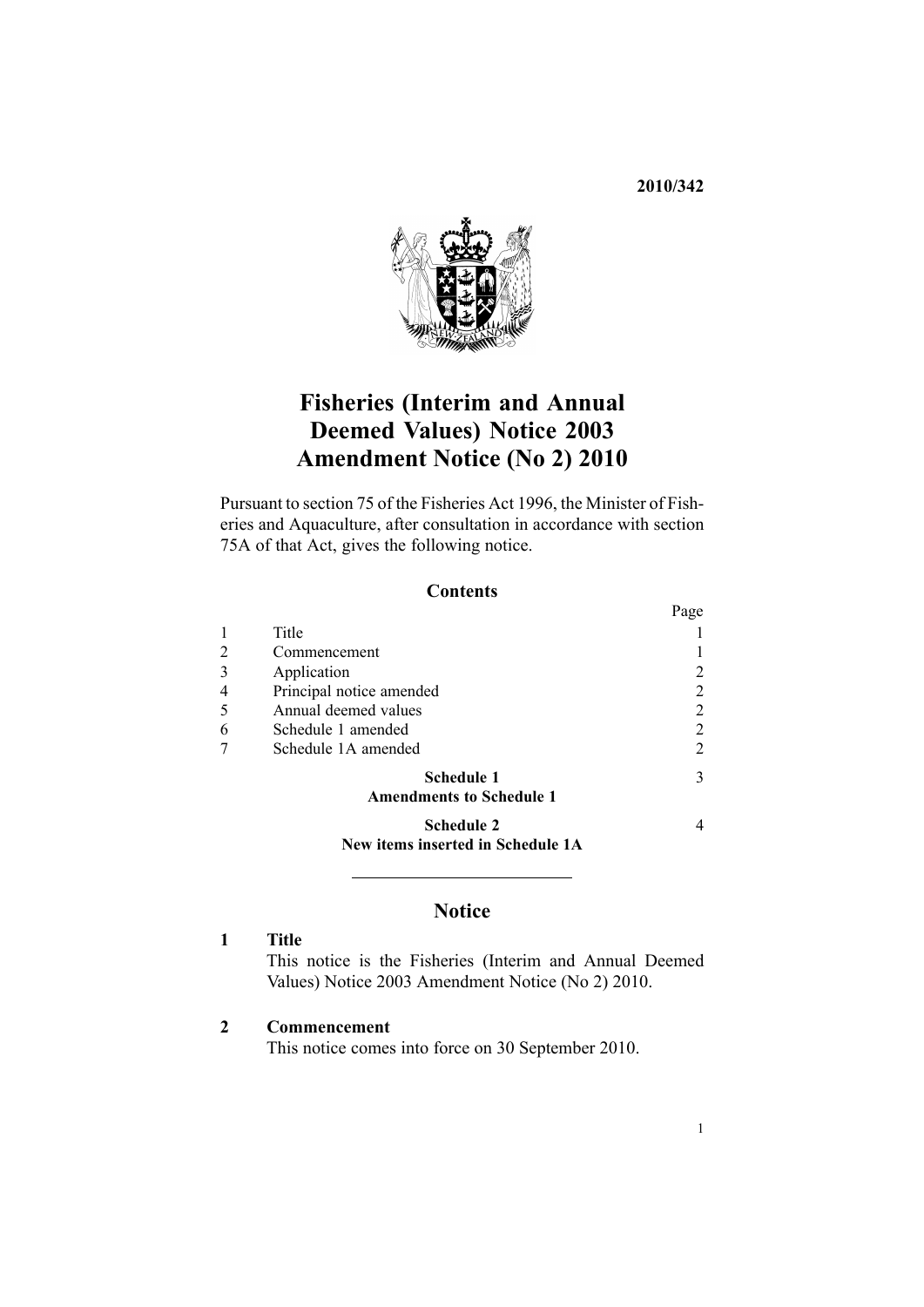| <b>Fisheries (Interim and Annual Deemed)</b> |
|----------------------------------------------|
| Values) Notice 2003 Amendment                |
| <b>Notice (No 2) 2010</b>                    |

**Notice (No 2) 2010** 2010/342

#### **3 Application**

<span id="page-1-0"></span>cl 3

This notice applies on and from the fishing year commencing on 1 October 2010.

#### **4 Principal notice amended**

This notice amends the Fisheries (Interim and Annual Deemed [Values\)](http://www.legislation.govt.nz/pdflink.aspx?id=DLM214397) Notice 2003.

#### **5 Annual deemed values**

- (1) Clause [6\(a\)\(i\)](http://www.legislation.govt.nz/pdflink.aspx?id=DLM215013) is amended by inserting "(except CDL2, CDL3, and CDL4)" after "cardinal fish".
- (2) Clause [6\(a\)\(i\)](http://www.legislation.govt.nz/pdflink.aspx?id=DLM215013) is amended by inserting "(except RBY4)" after "ruby fish".

#### **6 Schedule 1 amended**

- (1) [Schedule](http://www.legislation.govt.nz/pdflink.aspx?id=DLM215032) 1 is amended by omitting the items that correspond to each item set out in [Part](#page-2-0) 1 of Schedule 1 of this notice and substituting, in each case, the corresponding item set out in Part 1 of Schedule 1 of this notice.
- (2) [Schedule](http://www.legislation.govt.nz/pdflink.aspx?id=DLM215032) 1 is amended by inserting the items set out in [Part](#page-2-0) 2 of Schedule 1 of this notice in their appropriate alphanumeric order.

#### **7 Schedule 1A amended**

- (1) [Schedule](http://www.legislation.govt.nz/pdflink.aspx?id=DLM1041402) 1A is amended by inserting the items relating to CDL2, CDL3, CDL4, ORH3B, and PTO1 set out in [Sched](#page-2-0)[ule](#page-2-0) 2 of this notice in their appropriate alphanumeric order.
- (2) The item relating to ORH1, ORH3B, and ORH7B in [Schedule](http://www.legislation.govt.nz/pdflink.aspx?id=DLM1041402) [1A](http://www.legislation.govt.nz/pdflink.aspx?id=DLM1041402) is amended by omitting "ORH3B,".
- (3) The item relating to RIB7 in [Schedule](http://www.legislation.govt.nz/pdflink.aspx?id=DLM1041402) 1A is amended by omitting "2.00" and substituting "2.50".
- (4) The item relating to TRE2 in [Schedule](http://www.legislation.govt.nz/pdflink.aspx?id=DLM1041402) 1A is amended by—
	- (a) omitting "2.00" and substituting "3.50"; and
	- (b) omitting "3.00" and substituting "5.00".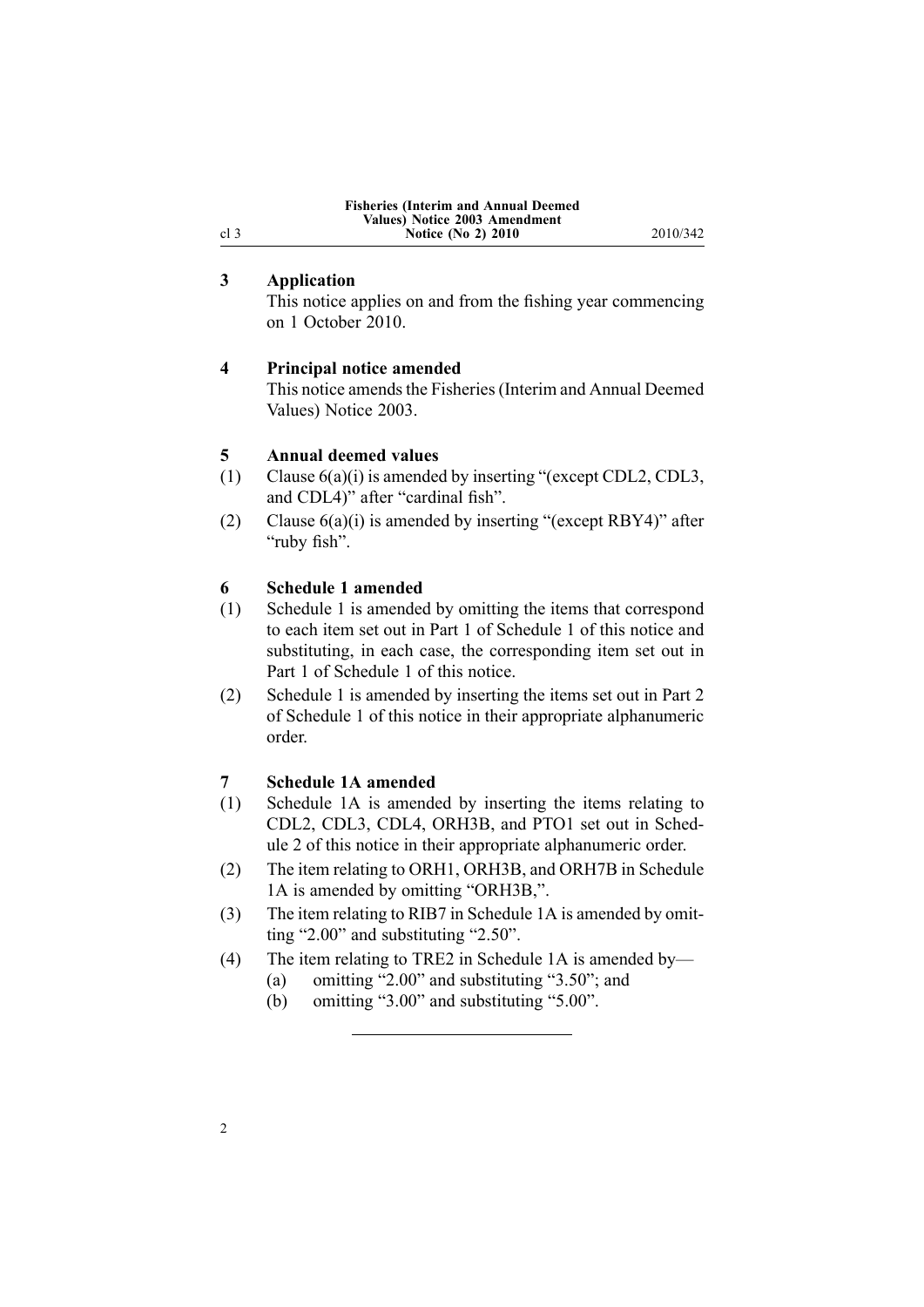| <b>Fisheries (Interim and Annual Deemed)</b> |
|----------------------------------------------|
| Values) Notice 2003 Amendment                |
| <b>Notice (No 2) 2010</b>                    |

<span id="page-2-0"></span>2010/342

**Notice (No 2) 2010** Schedule 1

## **Schedule** 1 [cl](#page-1-0) 6 **Amendments to Schedule 1**

### Part 1

## Items substituted in Schedule 1

| Fishstock        | Interim deemed value<br>(S/kg) | Annual deemed value<br>(S/kg) |
|------------------|--------------------------------|-------------------------------|
| CDL <sub>2</sub> | 0.26                           | 0.52                          |
| CDL <sub>3</sub> | 0.26                           | 0.52                          |
| HAK1             | 0.80                           | 1.60                          |
| HAK4             | 0.80                           | 1.60                          |
| HPB3             | 2.30                           | 2.80                          |
| ORH3B            | 2.50                           | 5.00                          |
| STA7             | 1.31                           | 1.45                          |
| TRE1             | 0.70                           | 1.25                          |
| TRE <sub>2</sub> | 0.70                           | 1.25                          |

## Part 2 New items inserted in Schedule 1

| Fishstock        | Interim deemed value<br>(S/kg) | Annual deemed value<br>(S/kg) |
|------------------|--------------------------------|-------------------------------|
| KBB3G            | 2.00                           | 4.00                          |
| KBB4G            | 2.00                           | 4.00                          |
| PTO <sub>1</sub> | 11.25                          | 12.50                         |
|                  |                                |                               |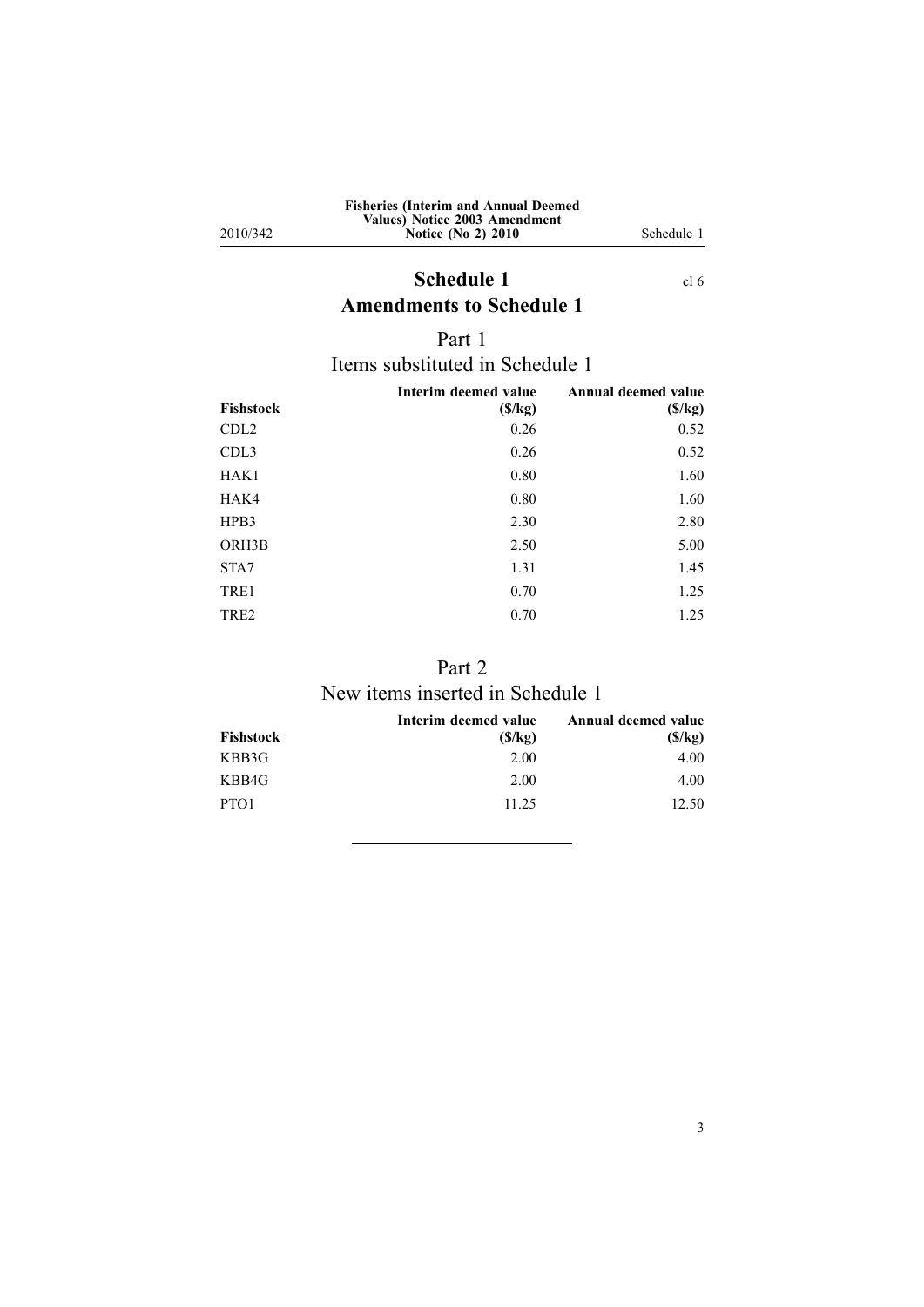|   | <b>Fisheries (Interim and Annual Deemed)</b> |
|---|----------------------------------------------|
|   | Values) Notice 2003 Amendment                |
| 2 | <b>Notice (No 2) 2010</b>                    |
|   |                                              |

**Notice (No 2) 2010** 2010/342

# **Schedule 2** [cl](#page-1-0) 7

## **New items inserted in Schedule 1A**

| <b>Stock</b>              |                  | Commercial fisher's<br>reported catch                                                                                       | Annual deemed value<br>(S/kg)                                                                 |
|---------------------------|------------------|-----------------------------------------------------------------------------------------------------------------------------|-----------------------------------------------------------------------------------------------|
| CDL <sub>2</sub><br>CDI 4 | CDL <sub>3</sub> | For so much of the<br>commercial fisher's re-<br>ported catch as does not<br>exceed the fisher's ACE<br>by more than $20\%$ | The amounts per kilogram spe-<br>cified for those stocks in the<br>third column of Schedule 1 |
|                           |                  | For so much of the<br>commercial fisher's re-<br>ported catch as exceeds<br>the fisher's ACE by<br>more than $20\%$         | 0.60                                                                                          |
| ORH3B                     |                  | For so much of the<br>commercial fisher's re-<br>ported catch as does not<br>exceed the fisher's ACE<br>by more than 10%    | The amounts per kilogram spe-<br>cified for this stock in the third<br>column of Schedule 1   |
|                           |                  | For so much of the<br>commercial fisher's re-<br>ported catch as exceeds<br>the fisher's ACE by<br>more than 10%            | 6.25                                                                                          |
| PTO <sub>1</sub>          |                  | For so much of the<br>commercial fisher's re-<br>ported catch as does not<br>exceed the fisher's ACE<br>by more than $10\%$ | The amounts per kilogram spe-<br>cified for this stock in the third<br>column of Schedule 1   |
|                           |                  | For so much of the<br>commercial fisher's re-<br>ported catch as exceeds<br>the fisher's ACE by<br>more than 10%            | 20.00                                                                                         |

Dated at Wellington this 22nd day of September 2010.

Hon Phil Heatley, Minister of Fisheries and Aquaculture.

<span id="page-3-0"></span>Schedule